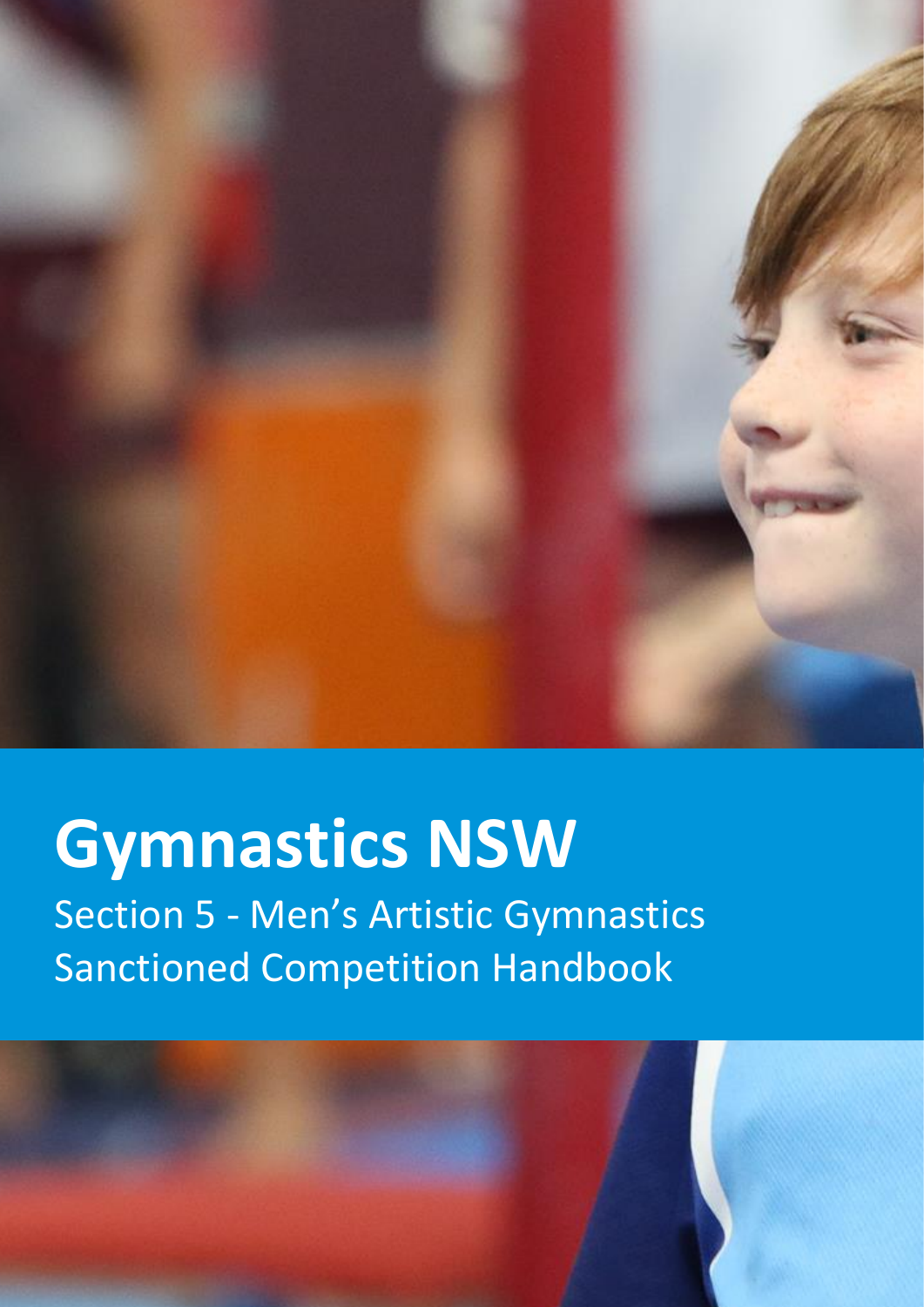## Contents

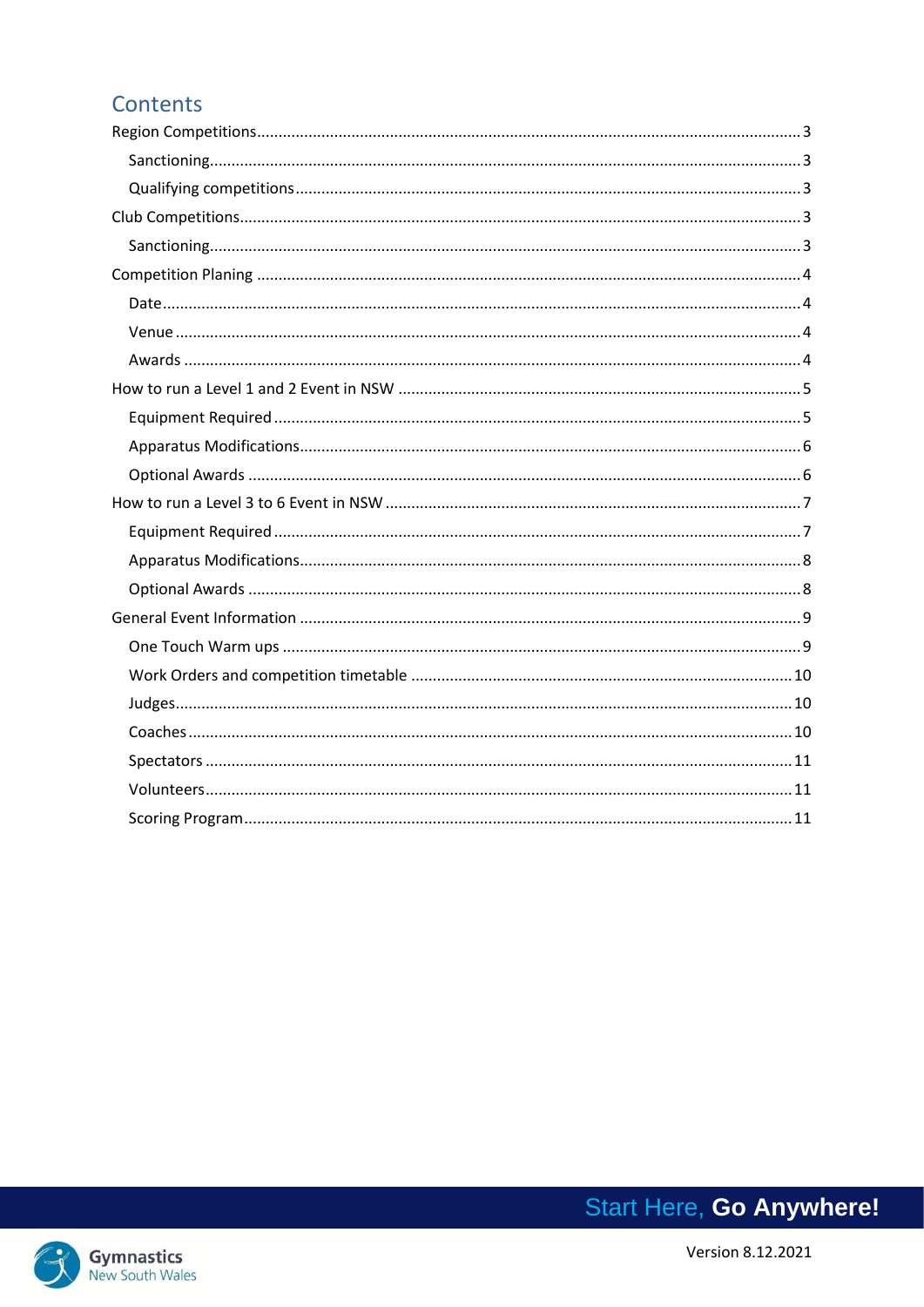# <span id="page-2-0"></span>Region Competitions

# <span id="page-2-1"></span>Sanctioning

All region competitions need to be sanctioned and run as per Gymnastics NSW guidelines.

# <span id="page-2-2"></span>Qualifying competitions

Regions should run qualifying competitions for Level 1, 2 and Special O to qualify for the Junior State Championships. Regions are strongly recommended to offer at least 2 sanctioned qualifying events to provide adequate opportunity for athletes to qualify for Junior State Championships.

For an event to be sanctioned as a qualifier for a NSW Junior State Championships, the event application must be conducted and completed prior to the events published closing date. Results from these events will need to be submitted to the MAG ESDO for verification of Junior State entries.

For 2022 **only** these athletes can also qualify for Junior State Championships at a GNSW Grand Prix event or GNSW Country Championships, however in 2023 regions will be required to run a minimum of 2 sanctioned qualifying events for Level 1, 2 and Special O.

# <span id="page-2-3"></span>Club Competitions

# <span id="page-2-4"></span>Sanctioning

Clubs are encouraged to provide access to regular grassroot competitions, offered at the local level which are easily accessible to athletes and their families, clubs and officials are essential to the growth and development of gymnastics across the community and the support of local clubs and their businesses. For a grassroots level, a competition at the end of each school term would provide young athletes with consistent growth and development as well as the exposure to

Clubs can get competitions sanctioned which allows access to resources from GNSW and the listing of your event on the GNSW Friendly Competitions Calendar, where other clubs can see the details for your event.

Club competitions are not able to be used for qualifying for any GNSW Events but can provide your gymnasts with competition experience also exposure to other gymnasts, coaches and judges allowing opportunities for improvement and friendship.

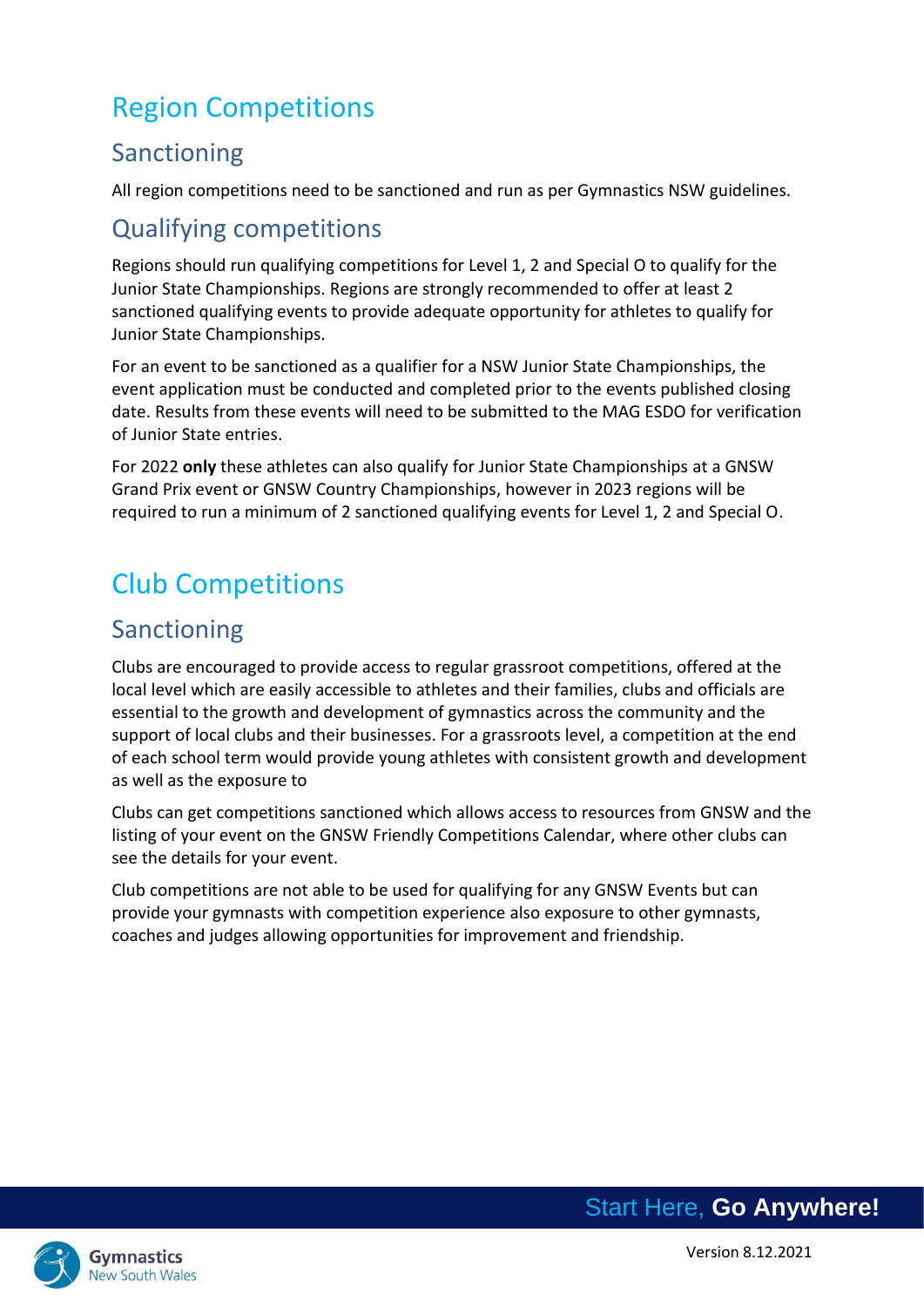# <span id="page-3-0"></span>Competition Planing

## <span id="page-3-1"></span>**Date**

Ensure that the date that you are looking at doesn't clash with a State or Region event for your region.

You will need to give clubs time to inform their parents about the event and get their entries in before the date that you need to receive their entries to organise the event. This would generally be at least 6 weeks from the notification of the event to the date of the event.

## <span id="page-3-2"></span>Venue

Ensure that the venue has enough space and the apparatus available required to run that level of event. For a list of equipment needed for a level of event see equipment required below. The apparatus and matting available should meet adequate safety standards for the level of gymnasts competing. Equipment needs to have enough space to allow for the gymnasts at each apparatus and has minimum overlap with the other apparatus.

There also needs to be space for spectators that can be separated from the competition area during the event so that spectators do not accidentally get in the way of competitors.

## <span id="page-3-3"></span>Awards

Organise any awards needed for the event this can take time so check with your supplier what notice they need for the number of awards you are likely to need.

Don't forget to allow enough for tied places or for banding allow plenty of each band for the event as the ratio is never just a simple proportion spread evenly across the bands.



Version 8.12.2021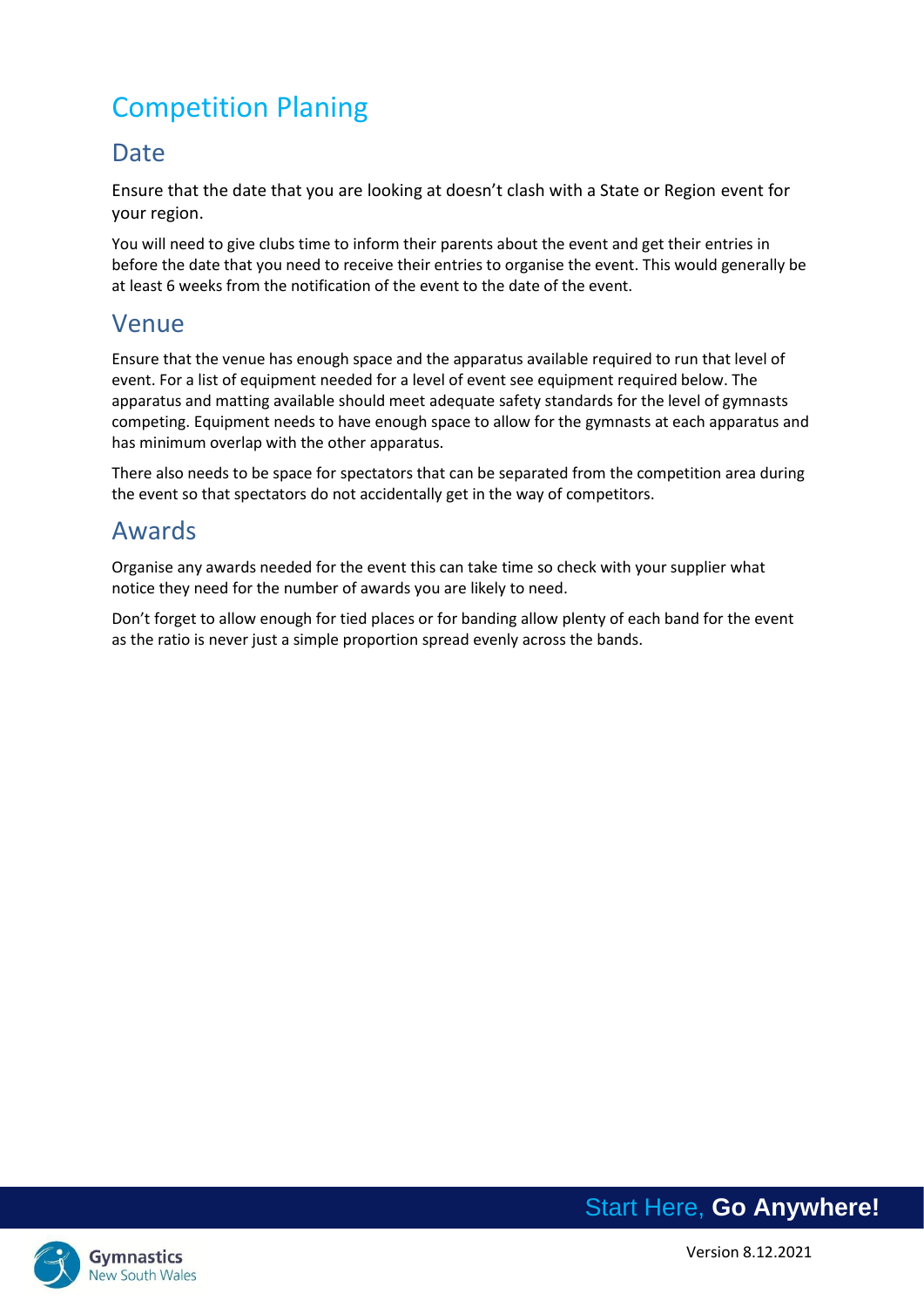# <span id="page-4-0"></span>How to run a Level 1 and 2 Event in NSW

# <span id="page-4-1"></span>Equipment Required

#### Recommended Items

- 1. Warm Up Floor
	- a) Roll out strip mats number dependant on number of athletes competing Or
	- b) Artistic (sprung) floor number of rows dependant on number of athletes competing
- 2. Competition Floor
	- a) 1x roll out strip mat
		- Or
	- b) 1x row of an Artistic (sprung) floor
- 3. Pommel Horse
	- a) Level  $1 2x2m$  of strip mat/artistic floor space
	- b) Level 2 Mushroom with appropriate matting
- 4. Rings
	- a) Adjustable rings/A frame rings with raised landing area e.g. 2x 30cm crash mats
- 5. Vault
	- a) 10m length of vault strip
	- b) 1 x Springboard soft/super soft
	- c) 1 x 30cm crash mat
	- d)  $1 \times 60$ cm box
- 6. Parallel Bars
	- a. Parallel bars set to lowest height (optional goose necks)
	- b. 30cm of matting typically 20cm competition matting + 10 cm landing mat or 1 x 30cm landing mat
- 7. Highbar
	- a. Adjustable Highbar or Highbar with 2 or more additional 30cm mat for raised landing area
- 8. Judging Tables
- 9. Judging Chairs
- 10. Extension cords and power boards
- 11. Awards
- 12. Gaffer Tape (Black/Silver to secure cords)

#### Other Optional Items

- 13. Barriers; (boxes, chairs or other equipment to separate any areas
- 14. Printer
- 15. Spectator seating
- 16. Microphone

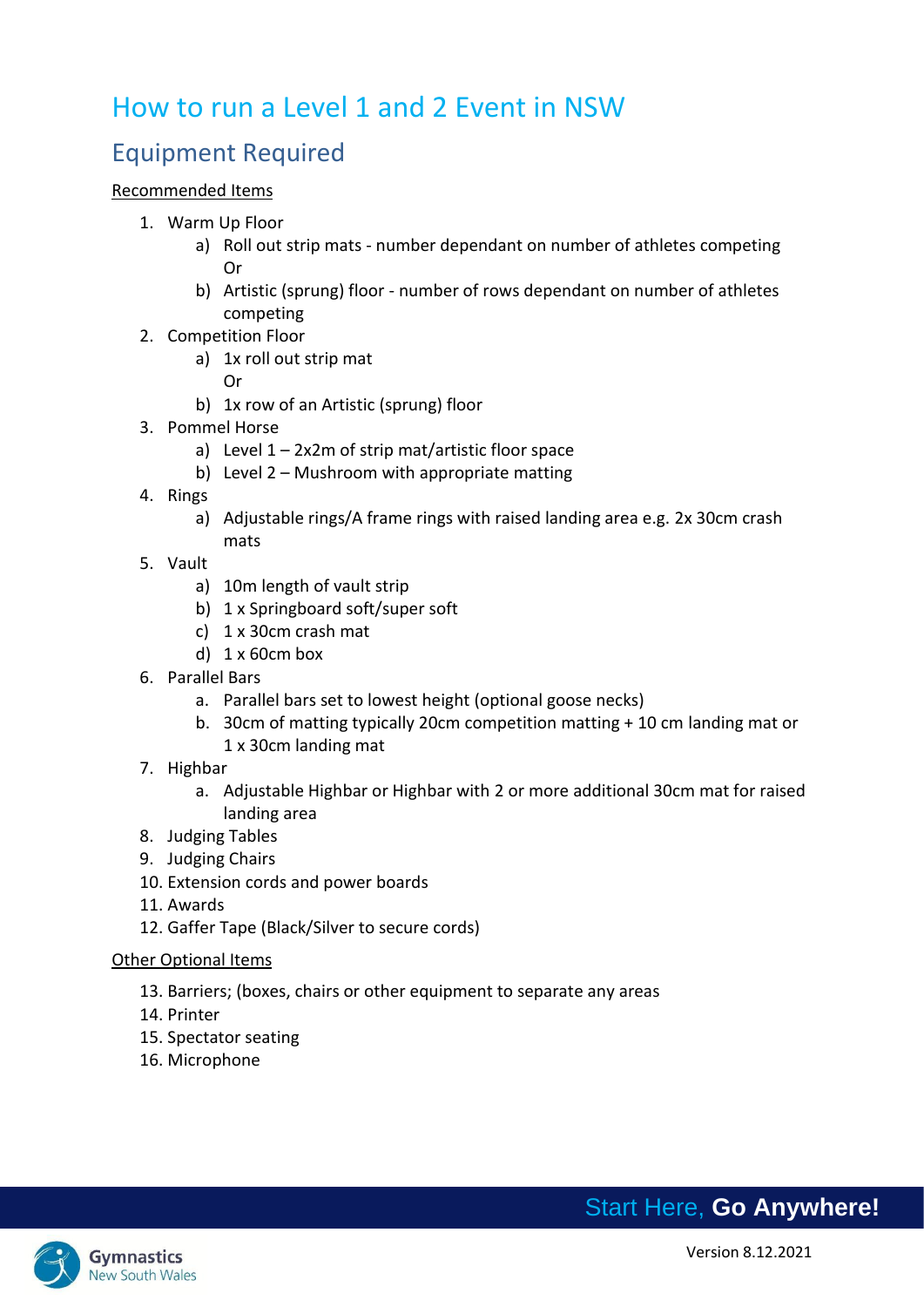# <span id="page-5-0"></span>Apparatus Modifications

Some clubs may not have access to some of the equipment listed above, however Men's Gymnastics allows for safe, sensible modifications of equipment. Some examples of specific modifications are listed below, this is not an exhaustive list, other modifications may be made where it is safe and sensible to do so.

- Vault run may be shorter than listed
- A Women's (wooden) bar may be used in place of a Men's (metal) bar
- A floor (ground level) mushroom may be used in place of a raised mushroom
- Removable rings may be suspended from a bar
- Apparatus heights or matting may be adjusted, however should suit the size and level of gymnast

Gymnastics Australia all offer the MAG 4x4 program which offers modified routines for clubs with limited resources, this is available on the technical member portal under the benefits tab.

# <span id="page-5-1"></span>Optional Awards

The recommendation for awards for this age group is to use a participation method. Athletes can be awarded a prize for their participation or can be awarded based on their individual performance, using one or more of the methods below, and not ranked against their peers.

## All around Banding

Athletes are awarded a ribbon or medal at the end of competition based on the apparatus all around results.

| Gold/Blue           | 54.00 or higher |  |
|---------------------|-----------------|--|
| Silver/Red          | 50.00 or higher |  |
| <b>Bronze/Green</b> | Up to 50.00     |  |

#### All around Banding

Athletes are awarded a ribbon by the judge upon the competition of a routine based on their individual apparatus results.

| <b>Blue</b> | 9.00 or higher |
|-------------|----------------|
| <b>Red</b>  | 8.00 or higher |
| Green       | Up to 8.00     |

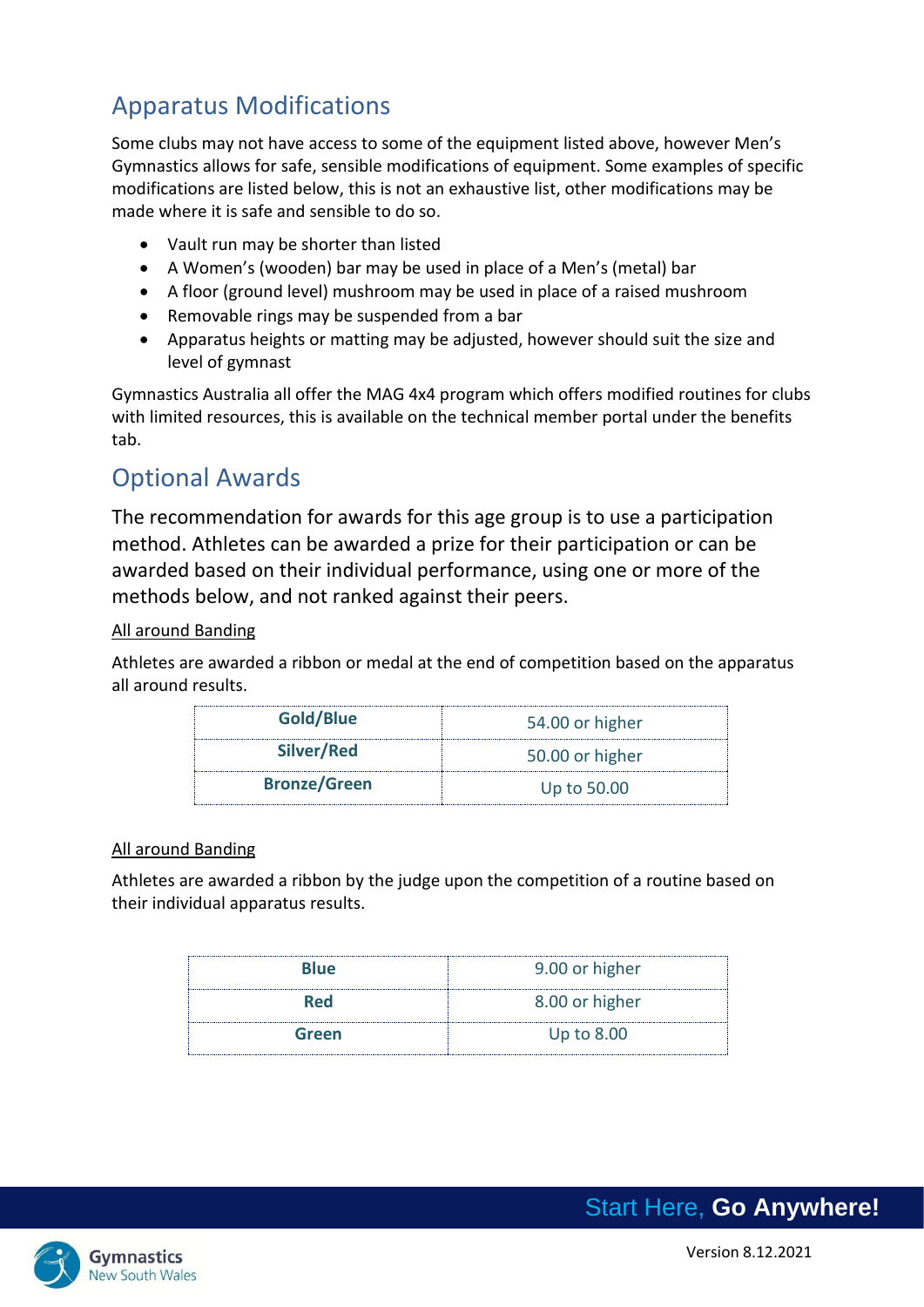# <span id="page-6-0"></span>How to run a Level 3 to 6 Event in NSW

# <span id="page-6-1"></span>Equipment Required

#### Recommended Items

- 17. Warm Up Floor
	- c) Artistic (sprung) floor number of rows dependant on number of athletes competing
- 18. Competition Floor
	- c) 1x full size artistic floor of an Artistic (sprung) floor
- 19. Pommel Horse
	- a) Level 3 & 4 Mushroom with appropriate matting
	- b) Level 5 & 6U Buck with appropriate matting
	- c)  $6U & 6O$  Pommel horse with appropriate matting & 20cm box for mount
- 20. Rings
	- b) Adjustable rings/A frame rings with 1 x 30cm crash mat
- 21. Vault
	- a) 2 x Springboard 1 x soft & 1 x hard
	- b) 2 x 30cm crash mats
	- c) Level 3 10m length of vault strip
	- d) Level 4 20m length of vault strip
	- e) Level 5&6 25m length of vault strip
	- f) Level 6 Vault Table 110cm to 135cm
- 22. Parallel Bars
	- a. Parallel bars set to 180cm from the top of the mat
	- b. 30cm of matting typically 20cm competition matting + 10 cm landing mat or 1 x 30cm landing mat
	- c. 1 x Spring board
	- d.
- 23. Highbar
	- a. Highbar set to 260cm from the top of the mat
	- b. 2x 30cm landing mats
	- c. 2x 10cm landing mats
- 24. Judging Tables
- 25. Judging Chairs
- 26. Extension cords and power boards
- 27. Awards
- 28. Gaffer Tape (Black/Silver to secure cords)

#### Other Optional Items

- 29. Barriers (boxes, chairs or other equipment to separate any areas
- 30. Printer
- 31. Spectator seating
- 32. Microphone

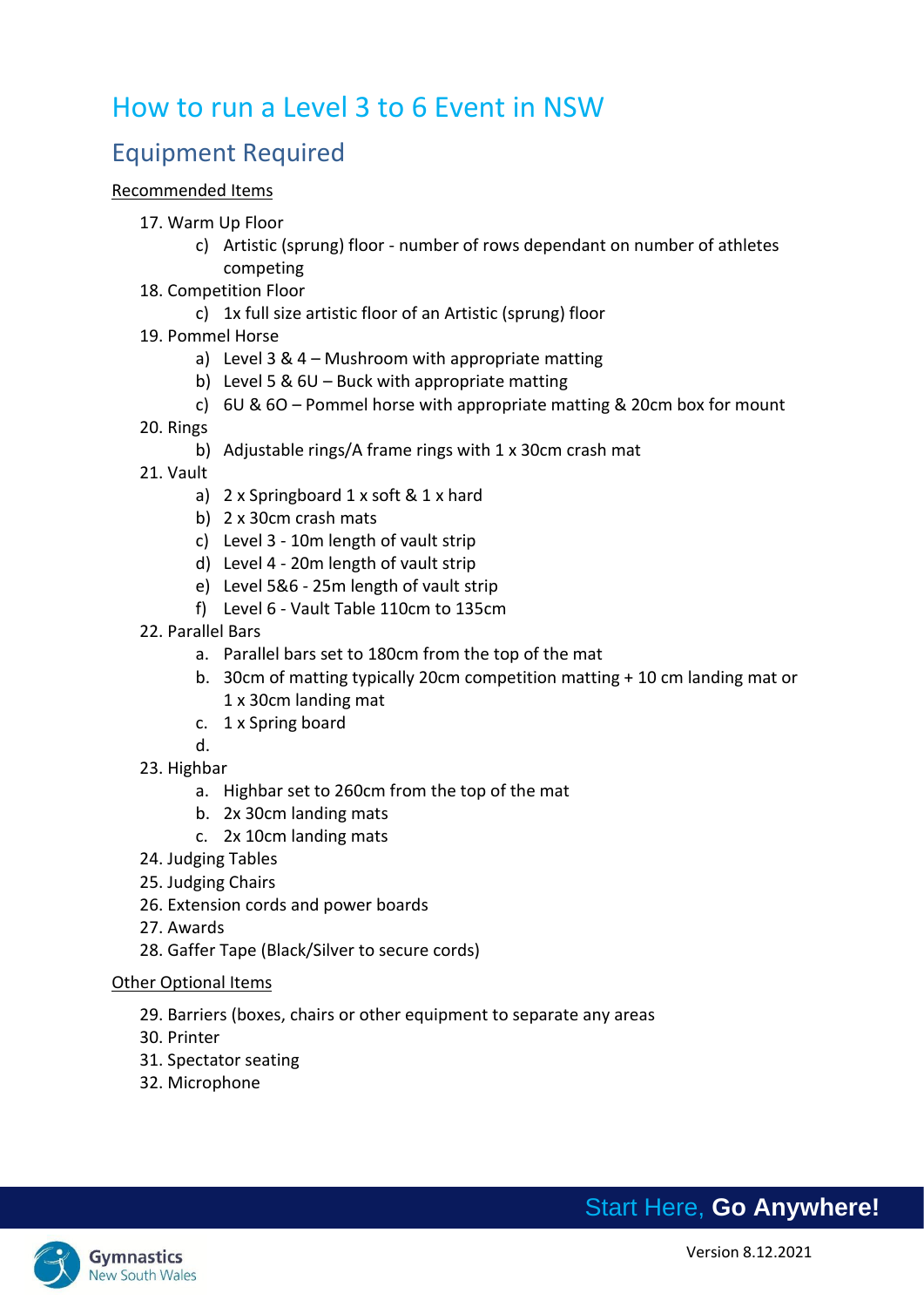# <span id="page-7-0"></span>Apparatus Modifications

Some examples of specific modifications are listed below, this is not an exhaustive list, other modifications may be made where it is safe and sensible to do so.

- Vault run may be shorter than listed
- A reduced size sprung floor withas little as a single strip may be used (athletes would need to modify the floor pattern of their routine)
- A floor (ground level) mushroom or bucks may be used in place of a raised mushrooms or bucks
- Apparatus heights or matting may be adjusted, however should suit the size and level of gymnast

Gymnastics Australia all offer the MAG 4x4 program which offers modified routines for clubs with limited resources, this is available on the technical member portal under the benefits tab.

# <span id="page-7-1"></span>Optional Awards

The recommendation for awards for this age group is to use a participation method. Athletes can be awarded a prize for their participation or can be awarded based on their individual performance, using one or more of the methods below, and not ranked against their peers.

## All around Banding

Athletes are awarded a ribbon or medal at the end of competition based on the apparatus all around results.

|                         | <b>Blue</b> | 55.50 or higher |  |  |
|-------------------------|-------------|-----------------|--|--|
| Level 3-4               | Red         | 51.50 or higher |  |  |
|                         | Green       | Up to 50.00     |  |  |
| Level 5-6               | <b>Blue</b> | 57.00 or higher |  |  |
|                         | Red         | 53.00 or higher |  |  |
|                         | Green       | Up to 53.00     |  |  |
| <b>Level 6 Optional</b> | <b>Blue</b> | 66.00 or higher |  |  |
|                         | Red         | 60.00 or higher |  |  |
|                         | Green       | Up to 60.00     |  |  |



Version 8.12.2021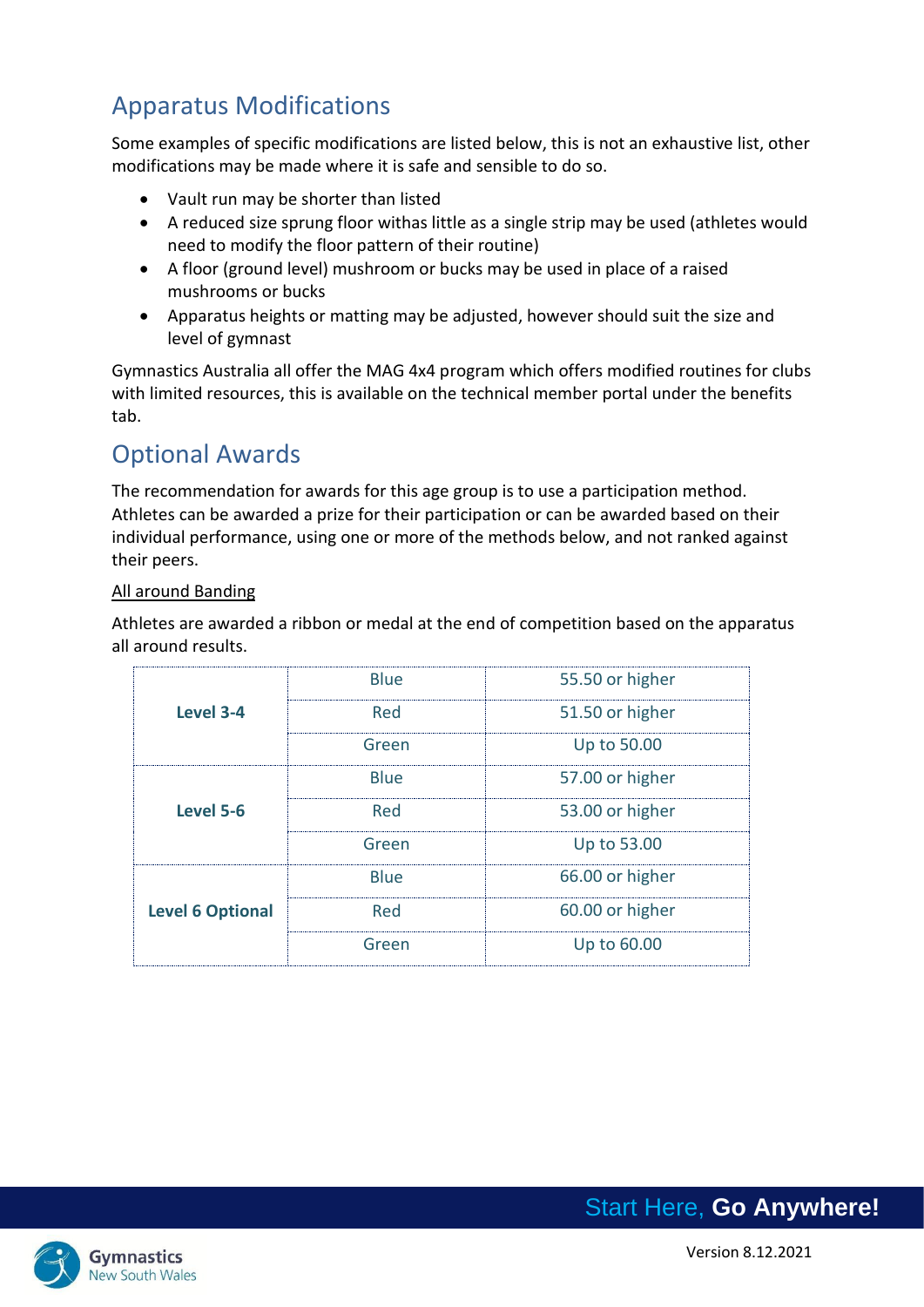#### Apparatus Banding

Athletes are awarded a ribbon by the judge upon the competition of a routine based on their individual apparatus results.

|                         | <b>Blue</b> | 9.25 or higher  |  |
|-------------------------|-------------|-----------------|--|
| Level 3-4               | Red         | 8.25 or higher  |  |
|                         | Green       | Up to 8.25      |  |
| Level 5-6               | <b>Blue</b> | 9.50 or higher  |  |
|                         | Red         | 8.50 or higher  |  |
|                         | Green       | Up to 8.50      |  |
| <b>Level 6 Optional</b> | Blue        | 11.00 or higher |  |
|                         | Red         | 10.00 or higher |  |
|                         | Green       | Up to 10.00     |  |

# <span id="page-8-0"></span>General Event Information

# <span id="page-8-1"></span>One Touch Warm ups

For most competitions athletes are allowed one warm up pre routine, with the exception of vault where they are allowed two (only 1 per vault for levels with 2 vaults). For smaller groups i.e. 5 or less athletes can each warm up their routine and then compete after the entire group has finished warming up. For larger groups it can be more efficient to have the first 3 athletes warm up, followed by each subsequent athlete warming up between each competition routine.

Please note higher level athletes (level 6 or higher) may require and should be allowed more time to warm up safely for competition.

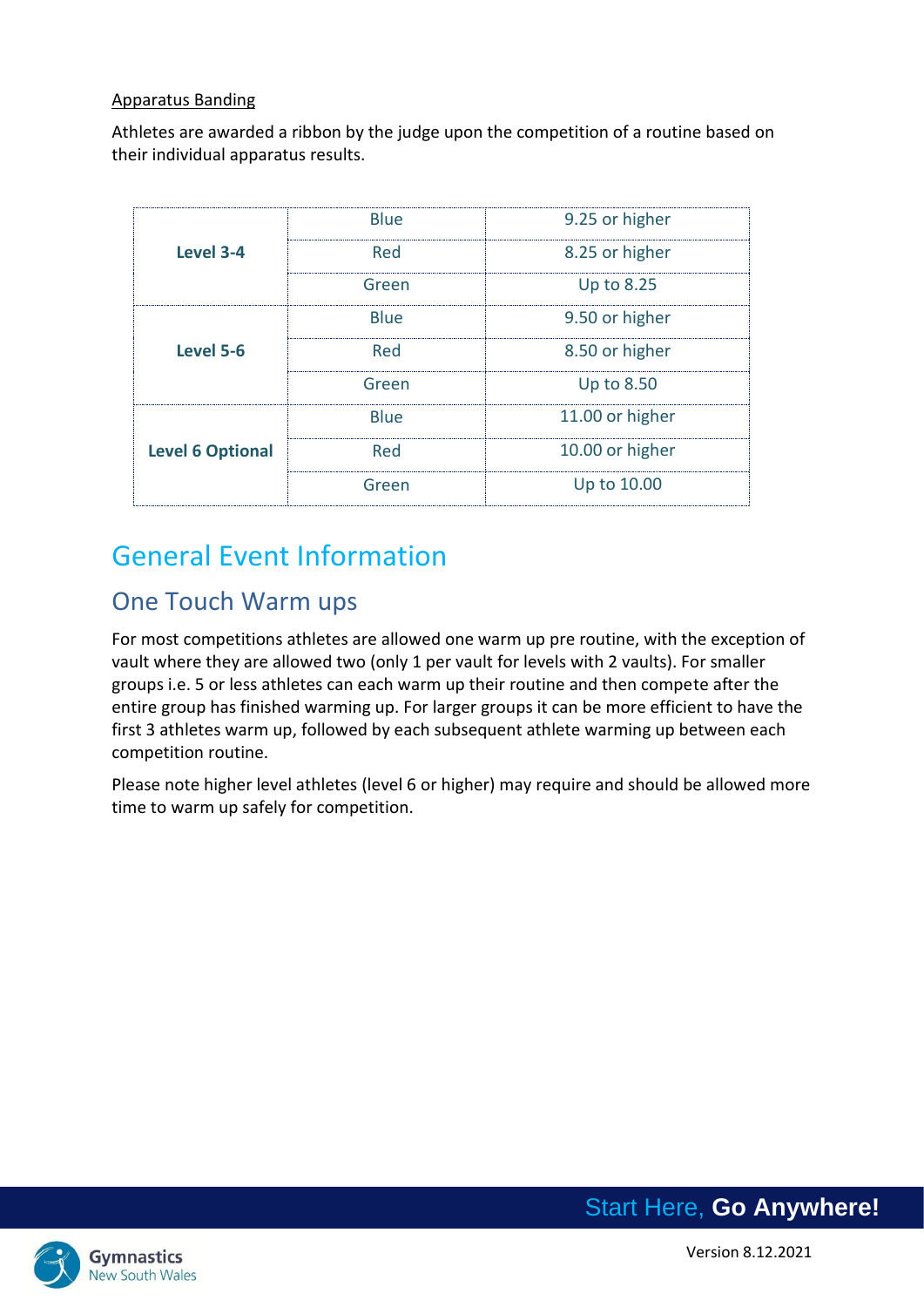# <span id="page-9-0"></span>Work Orders and competition timetable

When timetabling a MAG competition you should start with a 20-minute general warm up, you should then allow for 2 minutes per routine per rotation for your largest group, this time includes one warm up routine for each athlete. For example, a competition with multiple groups where the largest consists of 6 athletes would take 12 minutes per rotation for a total of 1 hour and 12 minutes. Finally include an estimated presentation time and allow for time to perform any calculations of final scores.

Work orders should be circulated before the event to ensure efficiency.

A work order normally states the starting apparatus for each group and the order at which each athlete competes within each group.

Groups would then normally then follow the Olympic order of apparatus; Floor, Pommel, Rings, Vault, Parallel Bars and High Bar i.e. if a group starts on Vault they will then follow the order of apparatus above to finish with their last apparatus on Rings.

A basic example of a work order can be seen below.

**Officials Briefing:** 8:50 am **General Warm up:** 9:00 am **Competition:** 9:20 am **Presentation:** 10:20 am **Finish:** 10:40 am

| <b>Floor</b> | <b>Pommel</b> | <b>Rings</b> | Vault | <b>P-Bars</b> | H-Bar |
|--------------|---------------|--------------|-------|---------------|-------|
| Athlete 1    |               | Athlete 6    |       |               |       |
| Athlete 2    |               | Athlete 7    |       |               |       |
| Athlete 3    |               | Athlete 8    |       |               |       |
| Athlete 4    |               | Athlete 9    |       |               |       |
| Athlete 5    |               |              |       |               |       |

# <span id="page-9-1"></span>Judges

For all Judge Requirements and Panel Configurations please refer to the GNSW MG Technical Regulations.

Clubs are responsible to organise and allocate judging panels for their sanctioned events. A minimum of two judges per panel is recommended to ensure accuracy of results, however more experienced judges e.g. and Intermediate Bronze or Advanced may be adequate to judge and apparatus by themself. Judging panels may rotate with the athletes where enough judges for 6 panels are not available.

It is recommended to host your judge event briefings prior to your sanctioned event.

# <span id="page-9-2"></span>Coaches

For all Coach Requirements please refer to the GNSW MG Technical Regulations Website.

It is recommended to host your coach event briefings prior to your sanctioned event.